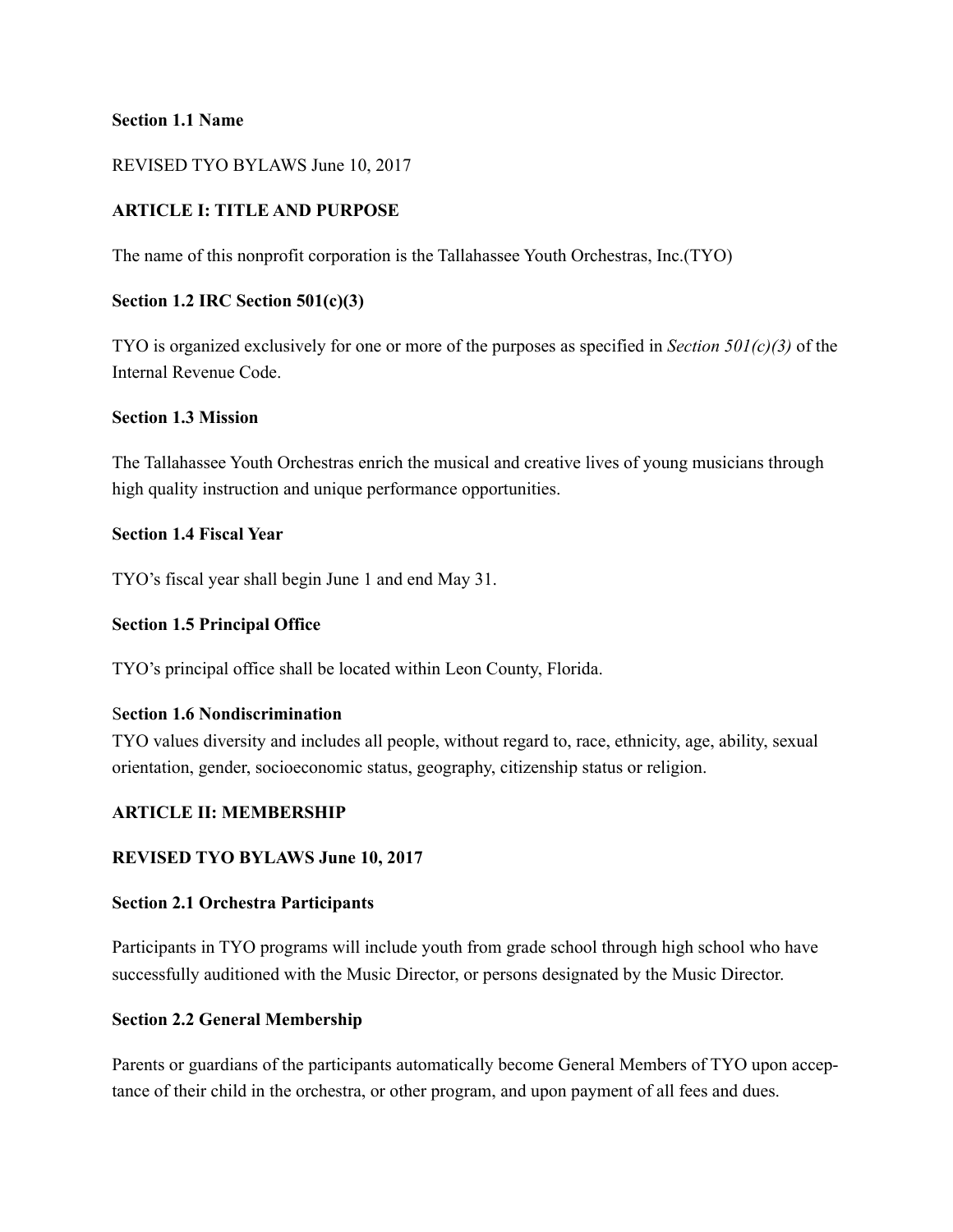**Section 2.3 Transferability and Termination** Membership in TYO is nontransferable. Reasons for termination may include failure to pay dues and fees, failure by the participating family to adhere to a published code of conduct, or other cause as determined by the Board of Directors.

#### **Section 2.4 Fees**

The fee structure for participating in TYO will be set by the Board of Directors. Page 1 of 8

### **Section 3.1. Number**

# **ARTICLE III: BOARD OF DIRECTORS**

### **REVISED TYO BYLAWS June 10, 2017**

The number of Directors, including the President, Vice President, Secretary, Treasurer, one Executive Member-at-Large, shall have up to 18, but no fewer than 11 over the age of twenty-one (21). No fewer than 50 percent of elected Board members shall be General Members, with no more than one per household.

### **Section 3.2 Responsibilities**

The Board of Directors shall be responsible for the proper handling of all business and finances of TYO, including, but not limited to, establishing policies, plans, projects and reports pertaining to the operation of the TYO. The Board may make such rules, policies, and regulations covering its meetings as it may in its discretion determine necessary so long as there is no conflict with these Bylaws. It shall be the duty of the directors to:

- **3.2.1** Perform any and all duties imposed on them collectively or individually by law, by the Articles of Incorporation, or by these Bylaws;
- **3.2.2** Appoint and remove, employ and discharge, and except as otherwise provided in these Bylaws, prescribe the duties and fix the compensation of agents and employees of the TYO;
- **3.2.3** Supervise all officers, agents and employees of the TYO to assure that their duties are performed properly;
- **3.2.4** Meet at such times and places as required by these Bylaws;
- **3.2.5** Register their addresses with the Secretary of the Corporation; notices of meetings mailed or sent electronically to such addresses shall be valid notices thereof.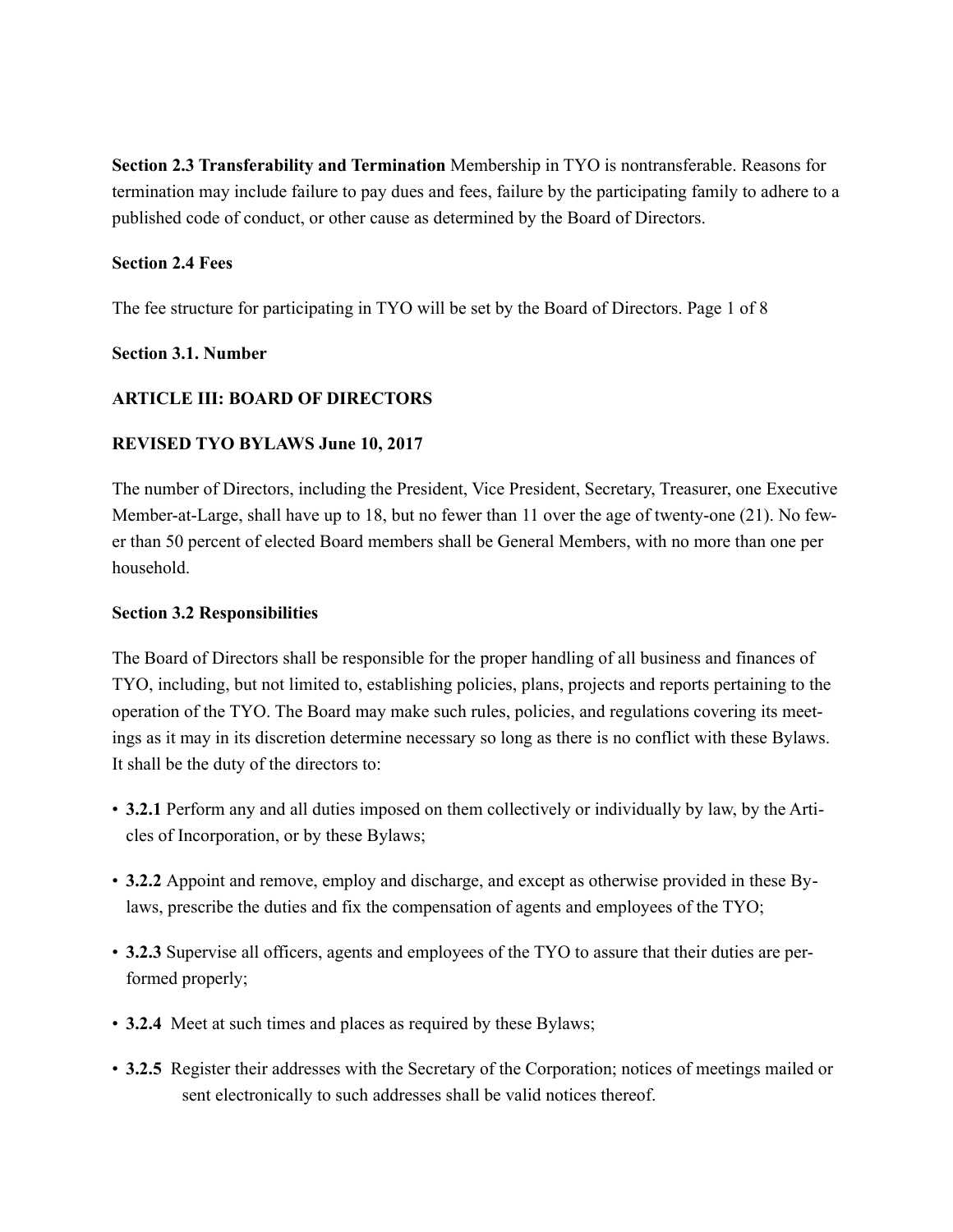# **Section 3.3 Methods of Director and Officer Nomination**

- **3.3.1** Nominations for the election of the Officers and members of the Board of Directors of TYO shall be made by the Nominating Committee. This committee will be comprised of the Executive Member At- large, a member of the Governing Committee, and two General Members of TYO. No Officer shall serve on this committee.
- **3.3.2** The Nominating Committee shall seek qualified individuals willing to actively serve on the board in support of the TYO mission. This Committee shall make public notice of board vacancies by February 15. Any Director may also add names to the list if such nomination is delivered in a timely manner.
- **3.3.3** Additionally, the committee shall identify qualified board members, as described in *Section 4.1*, willing to serve as officers.
- **3.3.4** The Nominating Committee will evaluate nominations delivered to it in a timely manner. The Nominating Committee shall present the Board of Directors with a list of director nominees, a list proposing one or more candidates for each open position and a list of qualified board members willing to become officers. The list will be delivered to the Board by March 31.
- **3.3.5** Elections will be conducted at the April meeting of the Board of Directors. Each Director may vote for the election of any person nominated in accordance with this section, casting not more than one vote for any one nominee, and voting for not more nominees than there are Directors or Officers to be elected.
- **3.3.6** Election shall require a majority vote of the Board of Directors.

# **Section 3.4 Term**

The term for Directors shall begin June 1 and shall run two (2) years. One-third of the Board of Directors shall be up for election each year. A member may be re-elected to serve consecutive terms that total no more than six (6) years. After six years of continuous board service, a Director or Officer, becomes ineligible for re-election to the Board of Directors for a period of two (2) years.

### **Section 3.5 Compensation**

Members of the Board of Directors shall not receive any fee or salary for their services as directors, provided, however that the board may authorize the reimbursement of reasonable expenses incurred on behalf of the corporation.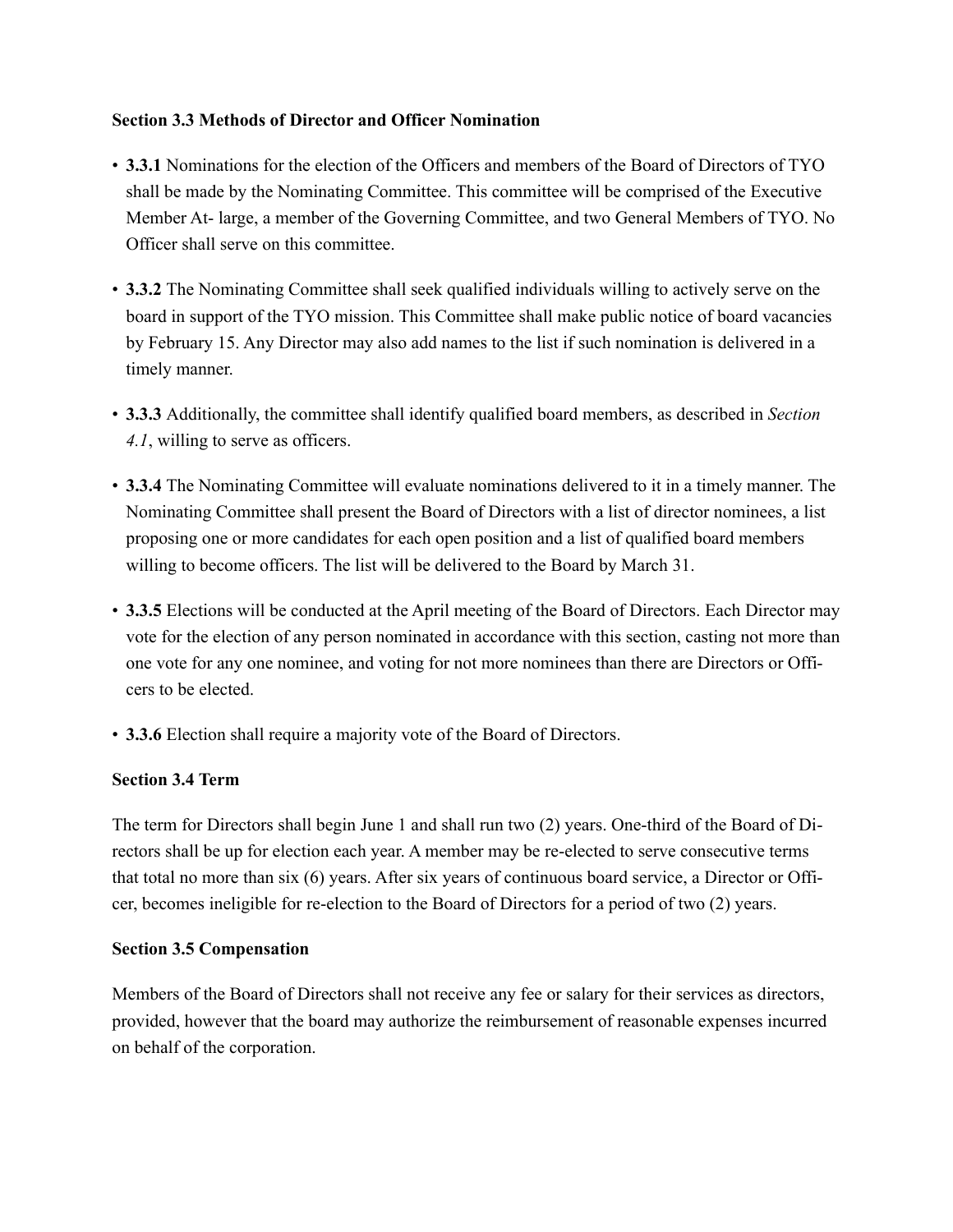## S**ection 3.6 Conflict of Interest**

Each Director, Officer and member of a committee with governing board delegated powers shall annually sign the organization's *Conflict of Interest Statement*. Failure to comply by August 1 will prohibit participation in corporate activities.

# **Section 3.7 Removal**

Members of the Board of Directors who miss three consecutive meetings without cause shall be deemed to have resigned as a member of the Board of Directors and shall cease to be a member thereof. At the meeting following the three consecutive missed meetings, the member may be reinstated by a majority vote of the Board of Directors at the member's request.

**Section 3.8 Vacancy** Whenever a vacancy occurs with respect to a director, the vacancy may be filled by a vote of the majority of the remaining board members, but only for a term of office continuing until the next election of directors. The process of nomination shall follow applicable procedures described in Section 3.3 *Methods of Director and Officer Nomination.* 

# **ARTICLE IV: OFFICERS Section 4.1 Executive Officers and Qualifications**

# **REVISED TYO BYLAWS June 10, 2017**

Officers of the TYO Board of Directors shall be President, Vice President, Secretary and Treasurer. Board of Directors members serving at least two consecutive or nonconsecutive years on the Board of Directors may be eligible to serve as Board President. To be eligible to serve as Vice President, Secretary, Treasurer or Executive Committee At-large Member, a nominee must have served at least one year on the Board of Directors.

**Section 4.2 Responsibilities of the President** The President shall be the executive officer. The President will set the agenda and preside over meetings of TYO. The President works with other board members and the Executive Director to establish additional working committees in accordance with Article VI. The President will guide the committees to help them stay on a job completion timeline. The President, with the cooperation of the board, shall work with the Executive Director and Music Director to ensure that TYO fulfills the purposes described in Article I.

# **Section 4.3 Responsibilities of the Vice President**

The Vice President shall assist the President in performing his/her duties, including presiding at meetings and carrying out all other duties of the President in the absence of the President. The Vice President shall serve as liaison with all members concerning interaction with the President, Executive Director, music director and conductors.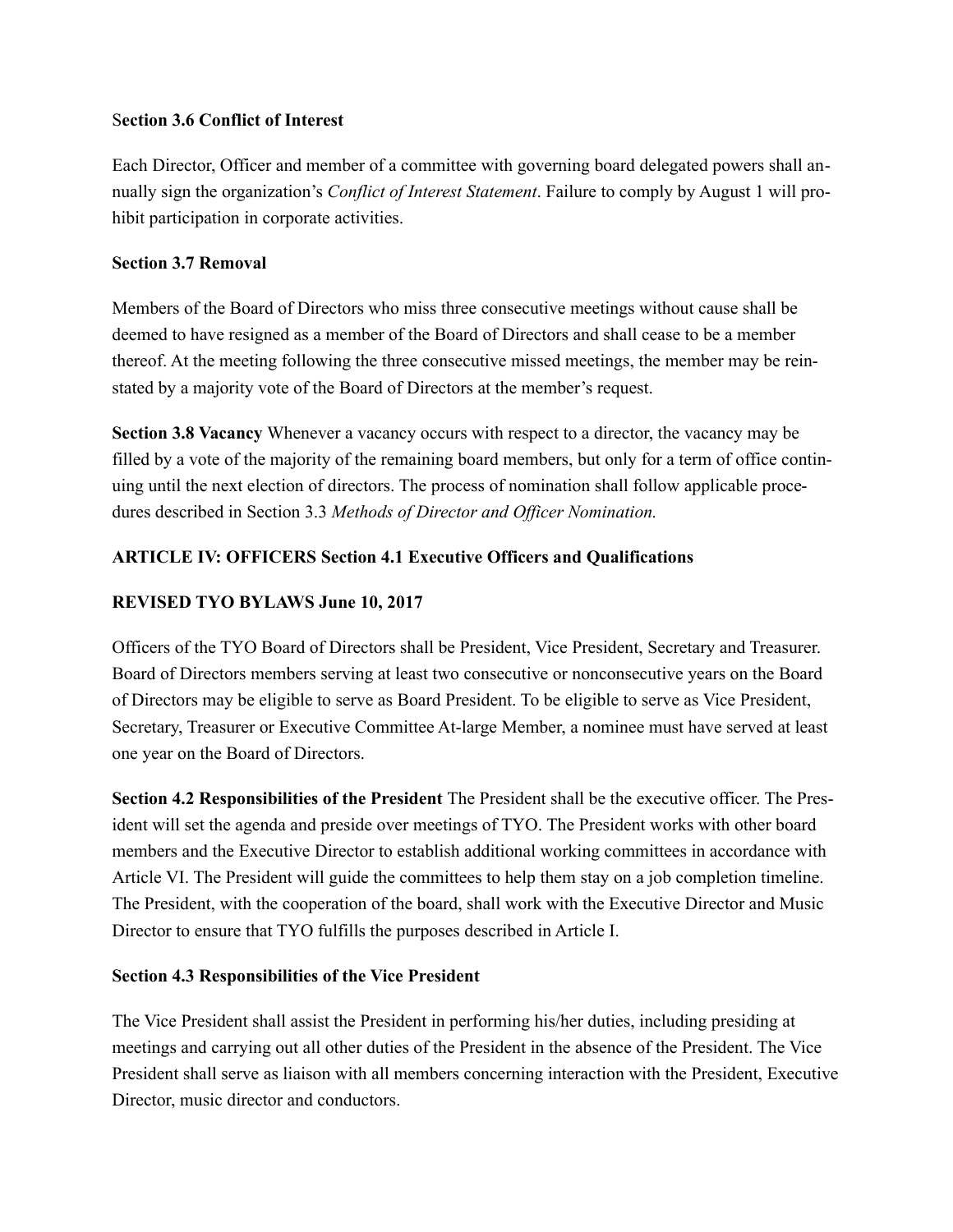# **Section 4.4 Responsibilities of the Secretary**

The Secretary shall be responsible for maintaining minutes of all meetings of its members and board of directors and, a record of all actions taken by the members or board of directors without a meeting. Records, including printed material distributed at meetings and email notices, will be made available to Directors online and retained as required by law.

# **Section 4.5 Responsibilities of the Treasurer**

The Treasurer, in conjunction with the Executive Director, will oversee the keeping of accurate financial records, receive and deposit all monies in the organization's bank account(s), pay all bills authorized by the board, submit any reports or filings to the Internal Revenue Service, lead the finance committee in the formulation of the annual budget and report regularly to the board.

# **ARTICLE V: MEETINGS Section 5.1 General Meetings of the Board**

# **REVISED TYO BYLAWS June 10, 2017**

The Board of Directors shall meet bi-monthly during August through May. The Board of Directors shall conduct a planning retreat each summer.

### **Section 5.2 Special Meetings of the Board**

Special meetings of the Board of Directors may be called at any time by the President, or upon the request of the majority of the Board of Directors.

### **Section 5.3 Notice of Meetings**

Notification and location of general and special meetings of the Board of Directors meetings shall be in writing via email, with no less than three business days' advance notice.

**Section 5.4 Quorum of the Board** A majority of the Board of Directors shall constitute a quorum for the transaction of business at any meeting of the Board.

### **Section 5.5 Majority Action as Board Action**

Except as otherwise provided in these bylaws, or by law, the act of a majority of the Board of Directors present at any meeting called in accordance with these bylaws at which a quorum is present shall be the act of the Board of Directors.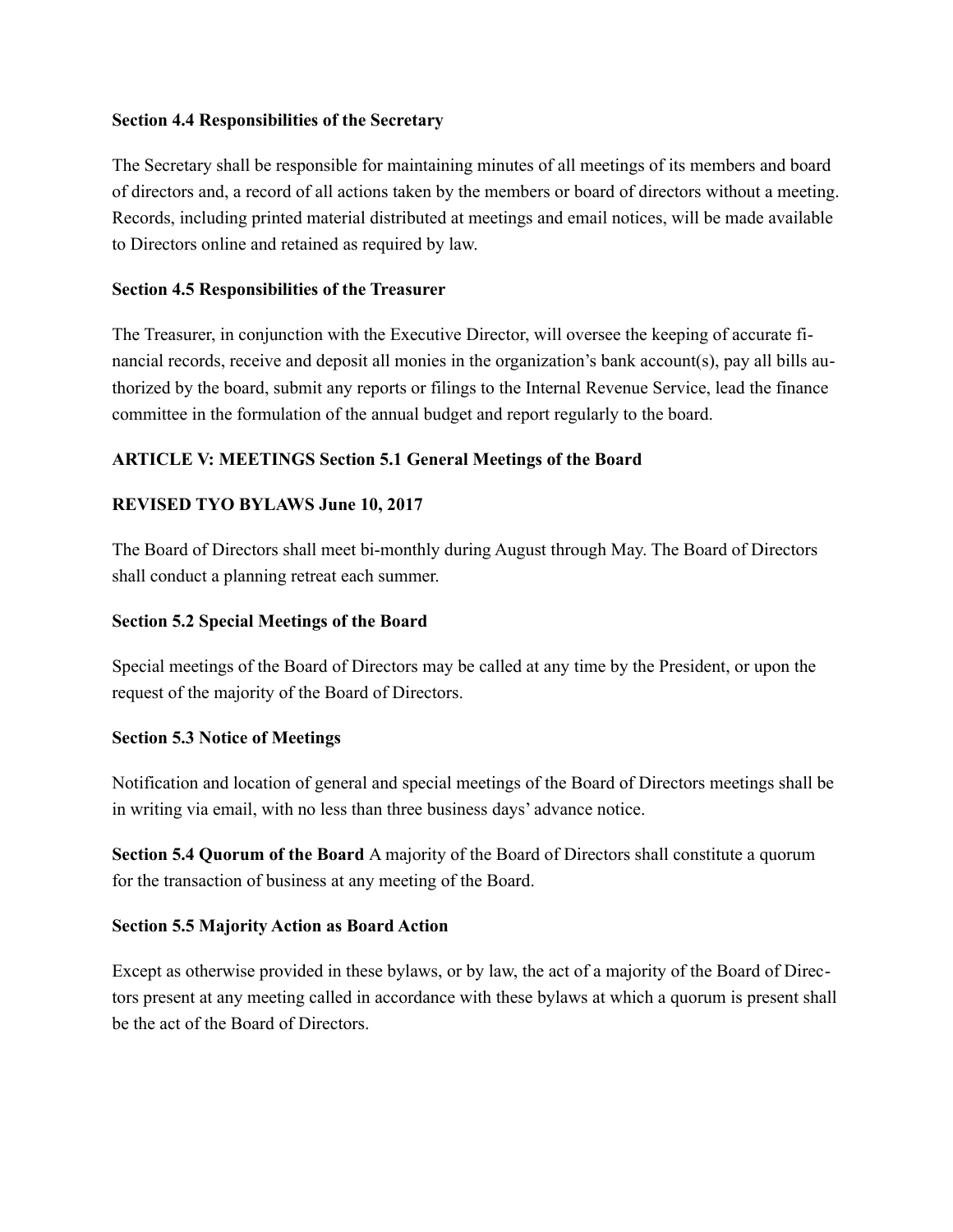# **Section 5.6 Conduct of Meetings**

The President shall preside over meetings of the Board of Directors, or in his/her absence, by the Vice President, or in the absence of both of these persons, by a director chosen by a majority of the directors present at the meeting.

The Secretary shall act as Secretary of all meetings of the board, provided that, in his/or her absence, the presiding officer shall appoint another person to act as Secretary of the meeting.

Meetings shall be governed according to *Robert's Rules of Order*, insofar as such rules are not inconsistent with or in conflict with the Articles of Incorporation, these Bylaws or with provisions of law.

# **Section 5.7 Action Without a Meeting**

- **5.7.1** Action may be taken without a meeting if the action receives majority approval by all members of the board. The action must be evidenced by vote describing the action taken and signed by each director. Electronic signature shall be adequate for this purpose.
- **5.7.2** Notice of outcome will include the vote of each board member.
- **5.7.3** Consent under this section has the effect of a meeting vote and may be described as such in any document.
- **5.7.4** Votes to amend the Bylaws and elect or remove a director or officer are excluded from this section.

# **ARTICLE VI: COMMITTEES**

### **REVISED TYO BYLAWS June 10, 2017**

### **Section 6.1 Committees**

The board of directors may, by the resolution adopted by a majority of the directors then in office, designate one or more committees, each consisting of two or more directors, to serve at the pleasure of the board. Any committee, to the extent provided in the resolution of the board, shall have all the authority of the board, except that no committee, regardless of board resolution, may:

- **6.1.1** take any final action on matters which also requires board members' approval or approval of a majority of all members;
- **6.1.2** fill vacancies on the board of directors of in any committee which has the authority of the board;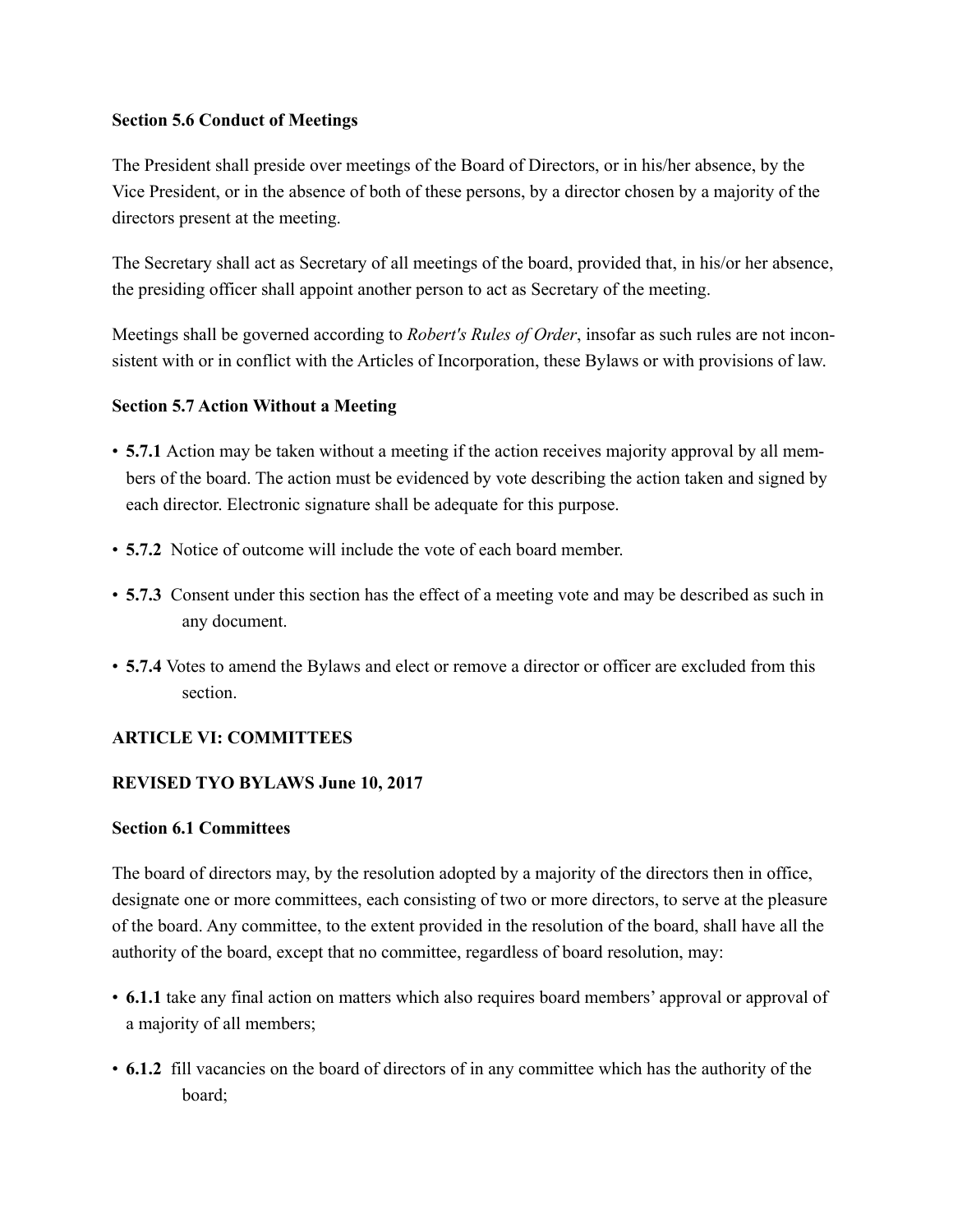- **6.1.3** amend or repeal Bylaws or adopt new Bylaws;
- **6.1.4** amend or repeal any resolution of the board of directors which by its express terms is not so amendable or repealable;
- **6.1.5** appoint any other committees of the board of directors or the members of these committees;
- **6.1.6** expend corporate funds to support a nominee for director; or
- **6.1.7** approve any transaction;

**(i)** to which the corporation is a party and one or more directors have a material financial interest; or

**(ii)** between the corporation and one or more of its directors or between the corporation or any person in which one or more of its directors have a material financial interest.

### **Section 6.2 Executive Committee**

The executive committee shall consist of the President, Vice President, Treasurer and Secretary of TYO.

#### **Section 6.3 Standing Committees**

Standing committees will be as follows: Executive, Finance, Fundraising, Governance and Nominating.

#### **Section 6.4 Ad Hoc and Special Committees**

The Board of Directors may from time to time, by resolution adopted by a majority of directors, establish ad hoc and/or special committees to serve at the discretion of the board as may be deemed necessary.

### **ARTICLE VII: TRANSPARENCY AND ACCOUNTABILITY**

### **REVISED TYO BYLAWS June 10, 2017**

#### **Section 7.1 Meetings**

All board deliberations shall be open to the public except where the board passes a motion to make any specific portion confidential.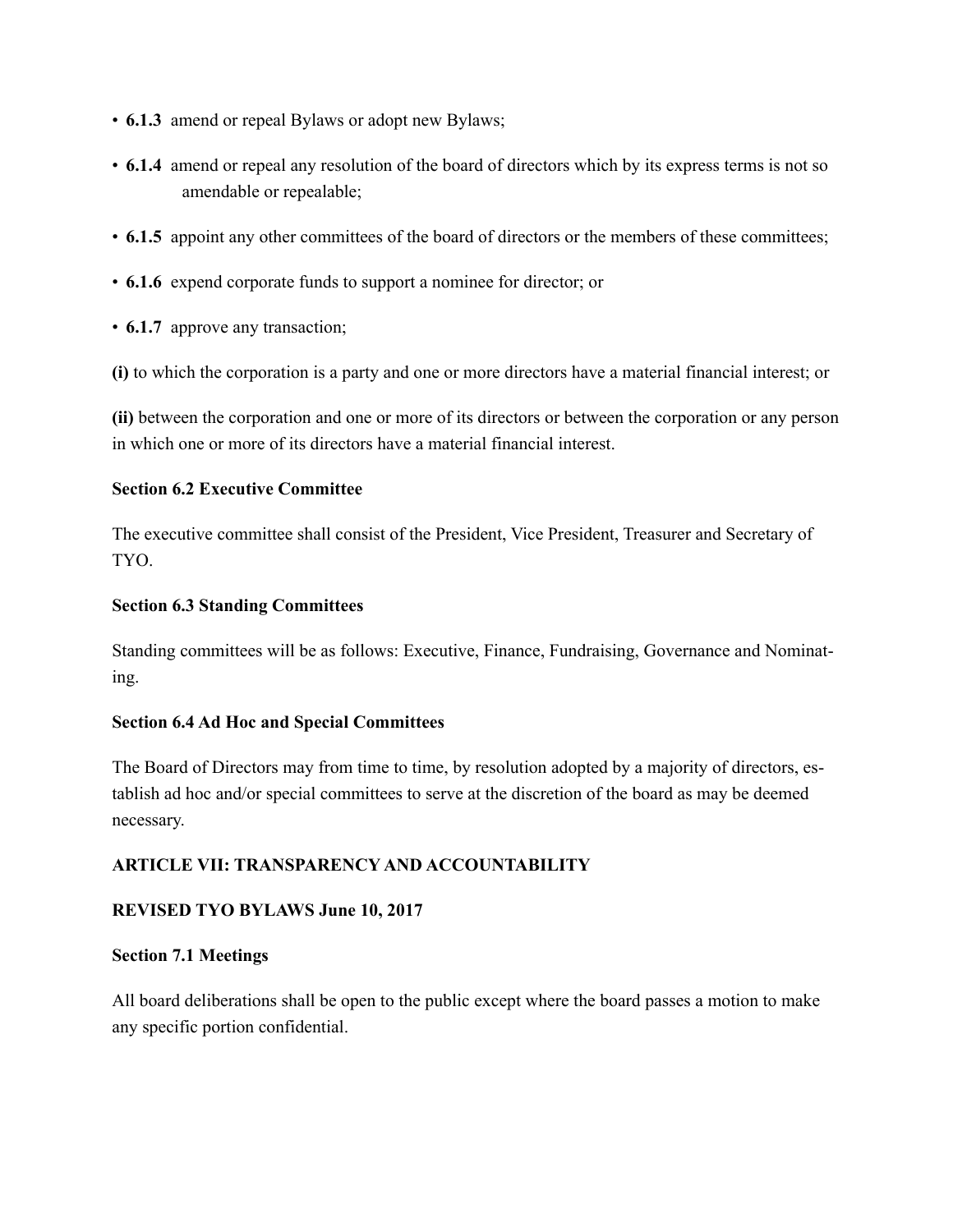#### **Section 7.2 Minutes**

All board minutes shall be open to the public once accepted by the board, except where the board passes a motion to make any specific portion confidential.

### **ARTICLE VIII: FINANCES Section 8.1 Execution of Instruments**

## **REVISED TYO BYLAWS June 10, 2017**

Unless otherwise authorized by the Board of Directors, approved contracts and other instruments, shall be executed on behalf of TYO by the President or the Executive Director. Unless so authorized, no officer, agent or employee shall have any power or authority to bind the TYO by any contract or engagement or to pledge its credit or to render it liable monetarily for any purpose or in any amount.

### **Section 8.2 Checks and Notes**

Unless otherwise authorized by the Board of Directors, or as otherwise required by law, check, drafts, promissory notes, orders for the payment of money and other evidence of indebtedness in excess of \$250 of the TYO require written authorization by the President or Treasurer. Payments in excess of \$2,500 must be signed by the Treasurer. Payments made out to cash, or to the signatory, are prohibited.

### **Section 8.3 Bank Account(s)**

At the direction of the Treasurer, checking and/or interest bearing account shall be set up to the best advantage of TYO, for the deposit of fees and other monies.

### **Section 8.4 Deposits**

All funds of the TYO shall be deposited from time to time to the credit of the organization in such banks, or other depositories as the Board of Directors may select.

### **Section 8.5 Gifts**

The Board of Directors may accept on behalf of TYO any contribution or bequest for the nonprofit purposes of this corporation.

### **Section 8.6 Budget**

The executive committee will develop a budget annually.